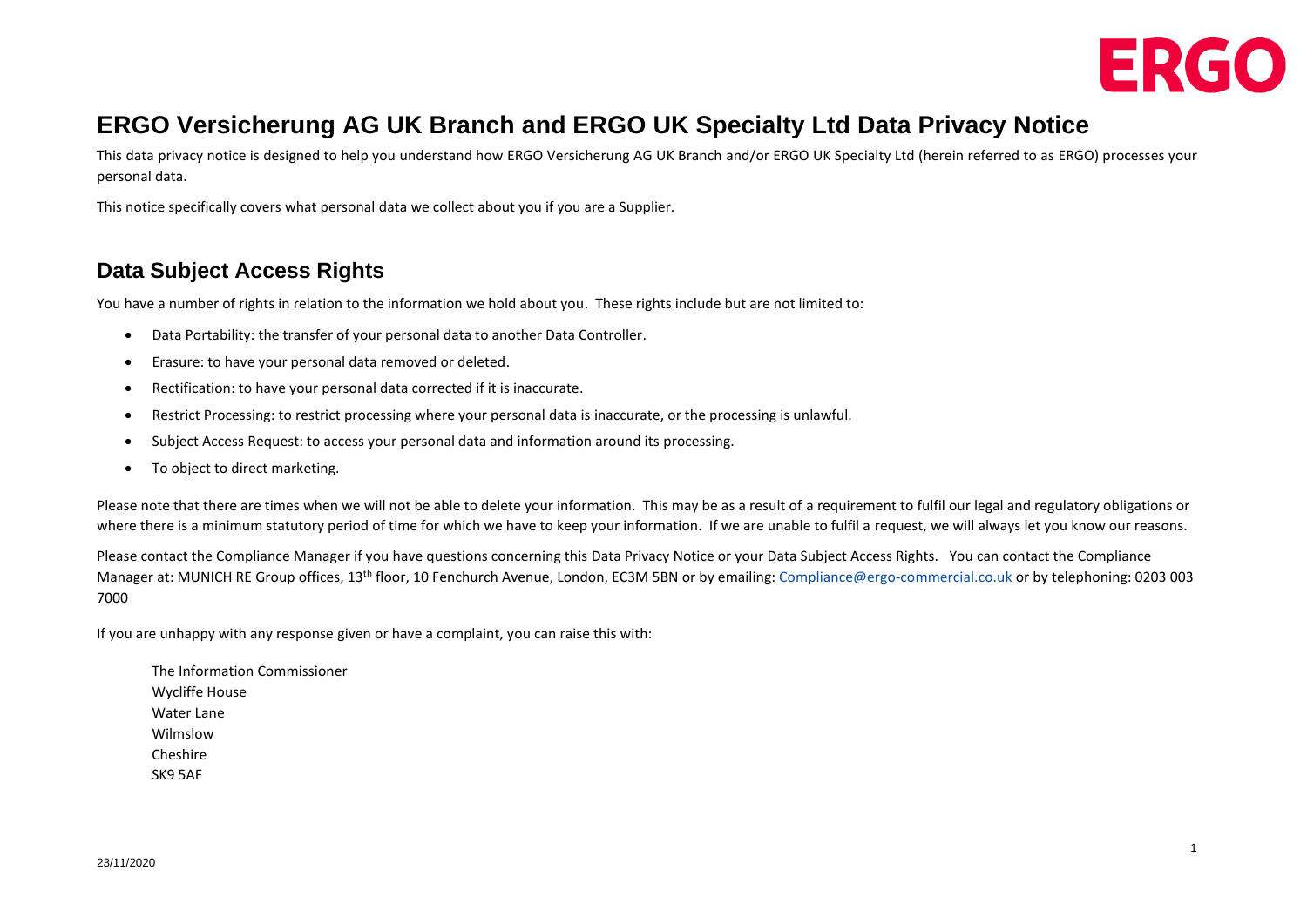

#### **What information do we collect about you, and what we use it for?**

In the course of our relationship with you, we may collect and process personal data for a range of different reasons. For each reason we must have a lawful basis for processing personal data and we will rely on the following as our lawful bases:

- It is necessary in order to enter into a contract, or required for a contractual basis.
- We have a legal or regulatory obligation.
- We have a legitimate business need to use personal data for business operation and administration purposes. When we use your personal information for these stated reasons, we have assessed the basis of our processing and ensured that our legitimate business need does not result in any detriment to you.

| <b>Categories of</b><br>data             | <b>Type of information</b><br>processed                                                                                                                                                              | Where the information<br>comes from                                                       | <b>Purpose of Processing</b>                                                                                         | <b>Lawful basis of Processing</b>                                                        | Who we disclose data<br>to                                           |
|------------------------------------------|------------------------------------------------------------------------------------------------------------------------------------------------------------------------------------------------------|-------------------------------------------------------------------------------------------|----------------------------------------------------------------------------------------------------------------------|------------------------------------------------------------------------------------------|----------------------------------------------------------------------|
| Individual<br>Information                | Name, Address, Contact<br>details, Date of birth, Gender,<br>National insurance number.<br>Employment History,<br>Education, Professional<br>Certifications                                          | You<br>Insurance intermediaries or<br>other insurance market<br>participants.             | It is necessary in order to<br>enter into a contract, or<br>required for a contractual<br>basis                      | It is necessary for the purposes of a<br>contract.                                       | Group companies and firms<br>providing administration<br>services.   |
|                                          |                                                                                                                                                                                                      |                                                                                           |                                                                                                                      | We have a legitimate business need                                                       | Reinsurers.<br>Our agents and other<br>intermediaries or market      |
| <b>Business and</b>                      | Financial history, Income,                                                                                                                                                                           | Anti-Fraud Databases, Credit<br>Reference Agencies, Sanctions<br>Lists, Court Judgements. | Managing our business                                                                                                | We have a legitimate business need                                                       | participants.<br>Credit reference agencies.<br>Anti-fraud databases. |
| Financial<br>Information                 | Bank details, Credit history,<br>Job Title, Business<br>Description, Information<br>obtained during the due<br>diligence process,<br>Information gained in the<br>process of conducting<br>business. |                                                                                           | operations<br>Maintaining business records                                                                           |                                                                                          |                                                                      |
|                                          |                                                                                                                                                                                                      | Government and Civil<br>Agencies.                                                         | Managing records of the firms<br>we do business with.                                                                |                                                                                          | Government and Civil<br>Agencies                                     |
|                                          |                                                                                                                                                                                                      | <b>Publicly Available Sources</b>                                                         | To apply for and claim on<br>insurance.                                                                              |                                                                                          | <b>Regulatory Bodies</b>                                             |
| Statutory and anti-<br>fraud information | Information from sanctions<br>and anti-fraud databases<br>concerning you.                                                                                                                            |                                                                                           | Legal or Regulatory Purposes                                                                                         | We have a legal or regulatory<br>obligation                                              |                                                                      |
|                                          |                                                                                                                                                                                                      |                                                                                           | Setting you up as a supplier<br>including possible fraud,<br>sanctions, credit and anti-<br>money laundering checks. | It is necessary for the purposes of a<br>contract.<br>We have a legitimate business need |                                                                      |

#### **Personal Data**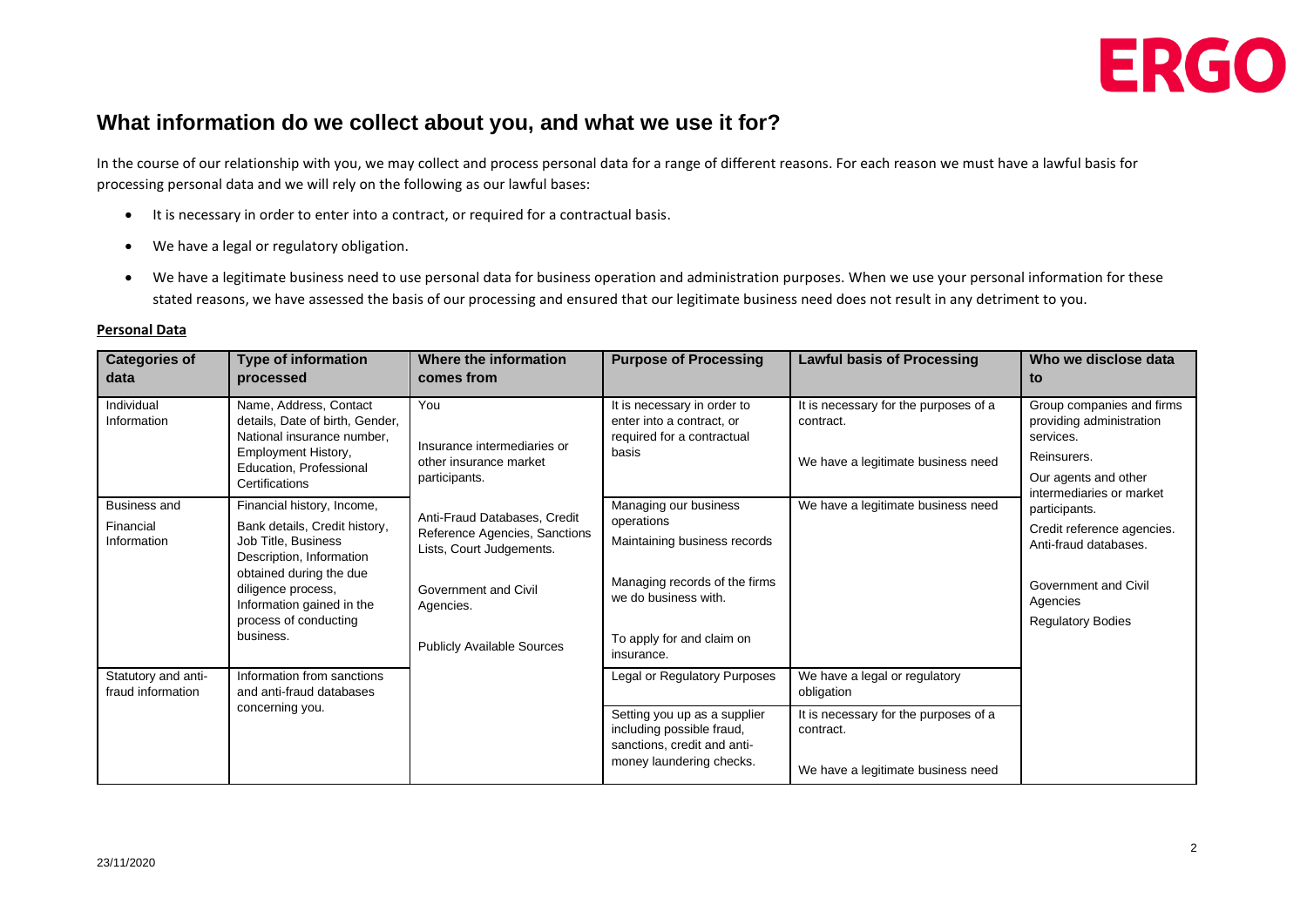

When we collect and process special categories of personal data, we are required to have additional lawful bases for processing, and we will rely on the following as our lawful bases:

- You have provided consent
- It is necessary for an insurance purpose and is in the substantial public interest.
- It is necessary to establish, exercise or defend our legal rights.

#### **Special Categories of Personal Data**

| <b>Categories of</b><br>data             | <b>Type of information</b><br>processed                                                                                                                                      | Where the data comes<br>from                                                                       | <b>Purpose of processing</b>                                                                                             | <b>Lawful basis of processing</b>                                                                                                                                                                                                         | Who we disclose data<br>to                                                                                                                                                                                                                                                           |
|------------------------------------------|------------------------------------------------------------------------------------------------------------------------------------------------------------------------------|----------------------------------------------------------------------------------------------------|--------------------------------------------------------------------------------------------------------------------------|-------------------------------------------------------------------------------------------------------------------------------------------------------------------------------------------------------------------------------------------|--------------------------------------------------------------------------------------------------------------------------------------------------------------------------------------------------------------------------------------------------------------------------------------|
| Statutory and anti-<br>fraud information | Criminal records and<br>convictions, including alleged<br>offences and any caution, or<br>court sentence.<br>Information gained in the<br>process of conducting<br>business. | You.<br>Anti-fraud databases, sanctions<br>list, government and civil<br>agencies, court judgments | Setting you up as a supplier<br>including possible fraud,<br>sanctions, and credit and anti-<br>money laundering checks. | You have provided your consent<br>It is necessary for an insurance<br>purpose.<br>The prevention and detection of fraud<br>is in the substantial public interest.<br>It is necessary to establish, exercise or<br>defend our legal rights | Group companies and firms<br>providing administration<br>services.<br>Reinsurers.<br>Our agents and other<br>intermediaries or market<br>participants.<br>Credit reference agencies.<br>Anti-fraud databases.<br><b>Government and Civil</b><br>Agencies<br><b>Regulatory Bodies</b> |

#### **Personal information about others**

We may collect data about other individuals, such as your employees. If you give us information about another person, it is your responsibility to ensure and confirm that you have told that person why and how ERGO uses personal data and that you have that person's permission to provide that data (including any sensitive personal data) to us and for us to process it.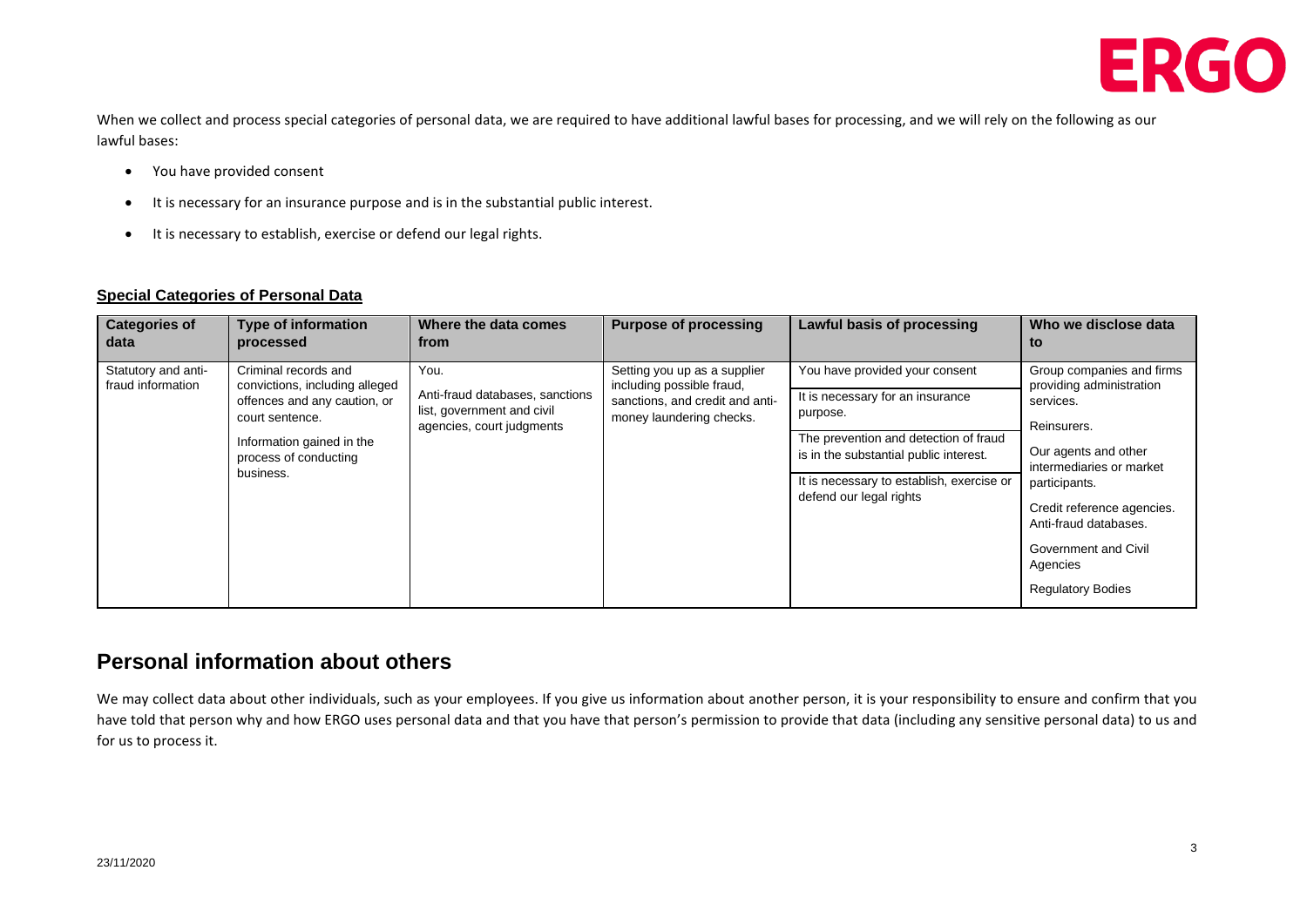

4

#### **How we protect your information**

Your privacy is important to us and we follow strict technical, physical and organisational procedures in the processing, storage, disclosure and destruction of your information. This is to protect against any unauthorised access or damage to, or disclosure or loss of, your information.

## **Use of Consent**

In certain circumstances, we may need to process special categories of personal data, such as information about criminal convictions. To do this we may require your consent. You may withdraw your consent to processing at any time by contacting the Compliance Manager.

We will always attempt to explain clearly when and why we need this information and the purposes for which we will use it and will obtain your explicit consent to use sensitive personal data.